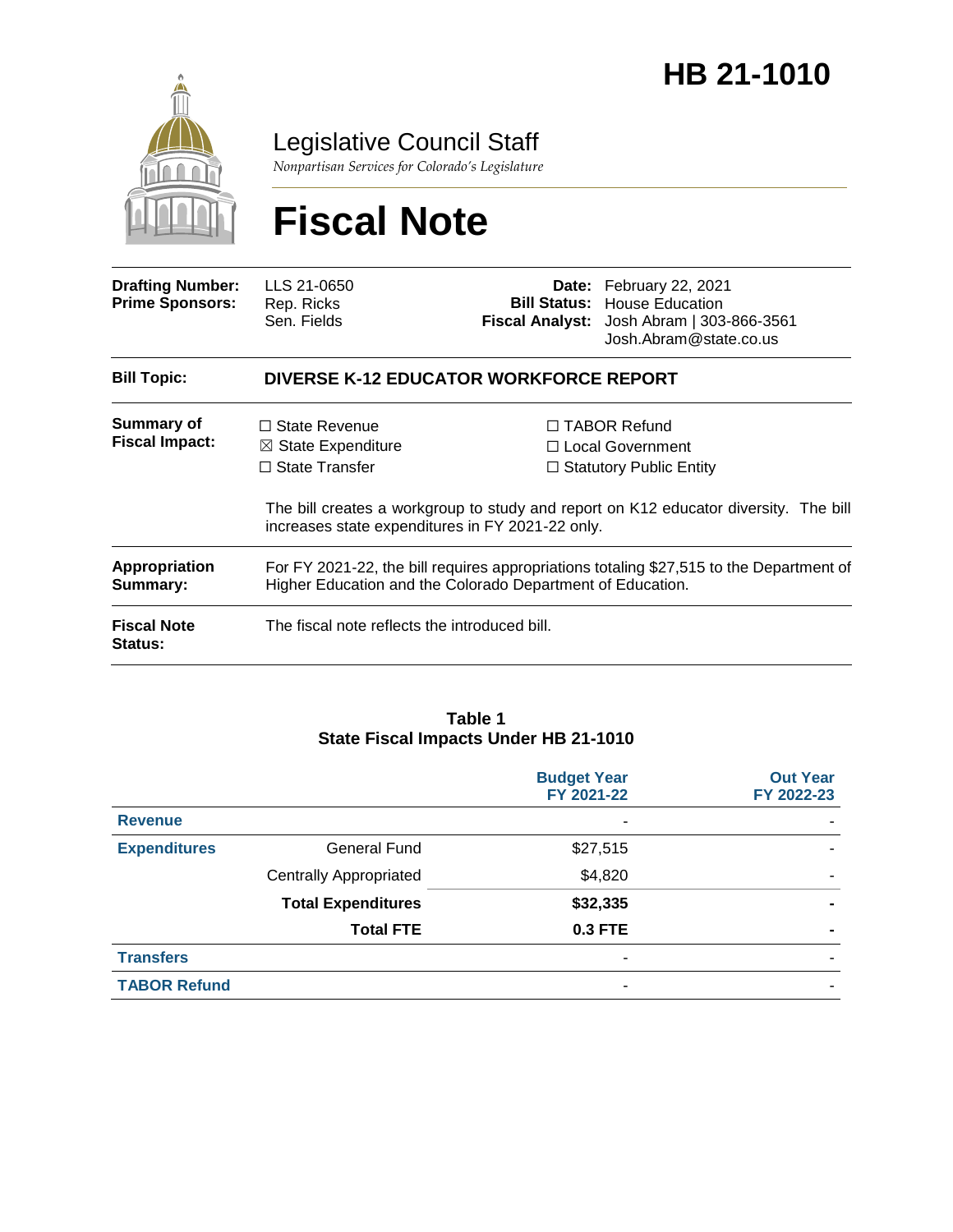Page 2

# February 22, 2021 **HB 21-1010**

## **Summary of Legislation**

The bill requires that the Department of Higher Education (DHE), in conjunction with the Colorado Department of Education (CDE), convene a workgroup to investigate barriers to the preparation, recruitment, and retention of a diverse educator workforce. The bill sets minimum requirements for the workgroup's size and composition, and for the issues the group must consider. No later than September 30, 2022, the departments must submit a written report and recommendations from the workgroup to the education committees of the General Assembly.

Under current law, the DHE reports annually concerning educator preparation programs at institutions of higher education. This includes data on enrollment, graduation rates, and performance on assessments administered for licensure. This bill requires that DHE disaggregate the data by gender, race, and ethnicity of graduates, and post the report on both DHE and CDE's websites.

## **State Expenditures**

For FY 2021-22 only, the bill increases state expenditures by \$32,335 and 0.3 FTE. Expenditures in the DHE include costs to convene stakeholders and to contract for professional publication services to prepare the final report, and in the CDE to provide administrative support to the workgroup. State expenditures are displayed in Table 2.

| <b>Cost Components</b>                    | FY 2021-22 | FY 2022-23 |
|-------------------------------------------|------------|------------|
| <b>Department of Higher Education</b>     |            |            |
| <b>Stakeholder Meetings</b>               | \$2,400    |            |
| <b>Professional Publication Services</b>  | \$5,000    |            |
| Dept. Subtotal                            | \$7,400    |            |
| <b>Department of Education</b>            |            |            |
| <b>Personal Services</b>                  | \$20,115   |            |
| Centrally Appropriated Costs <sup>1</sup> | \$4,820    |            |
| FTE - Personal Services                   | 0.3 FTE    |            |
| Dept. Subtotal                            | \$24,935   |            |
| Total                                     | \$32,335   |            |
| <b>Total FTE</b>                          | 0.3 FTE    |            |

#### **Table 2 State Expenditures under HB 21-1010**

<sup>1</sup> Centrally appropriated costs are not included in the bill's appropriation.

**Centrally appropriated costs.** Pursuant to a Joint Budget Committee policy, certain costs associated with this bill are addressed through the annual budget process and centrally appropriated in the Long Bill or supplemental appropriations bills, rather than in this bill. These costs, which include employee insurance and supplemental employee retirement payments, are estimated to be \$4,820 in FY 2021-22.